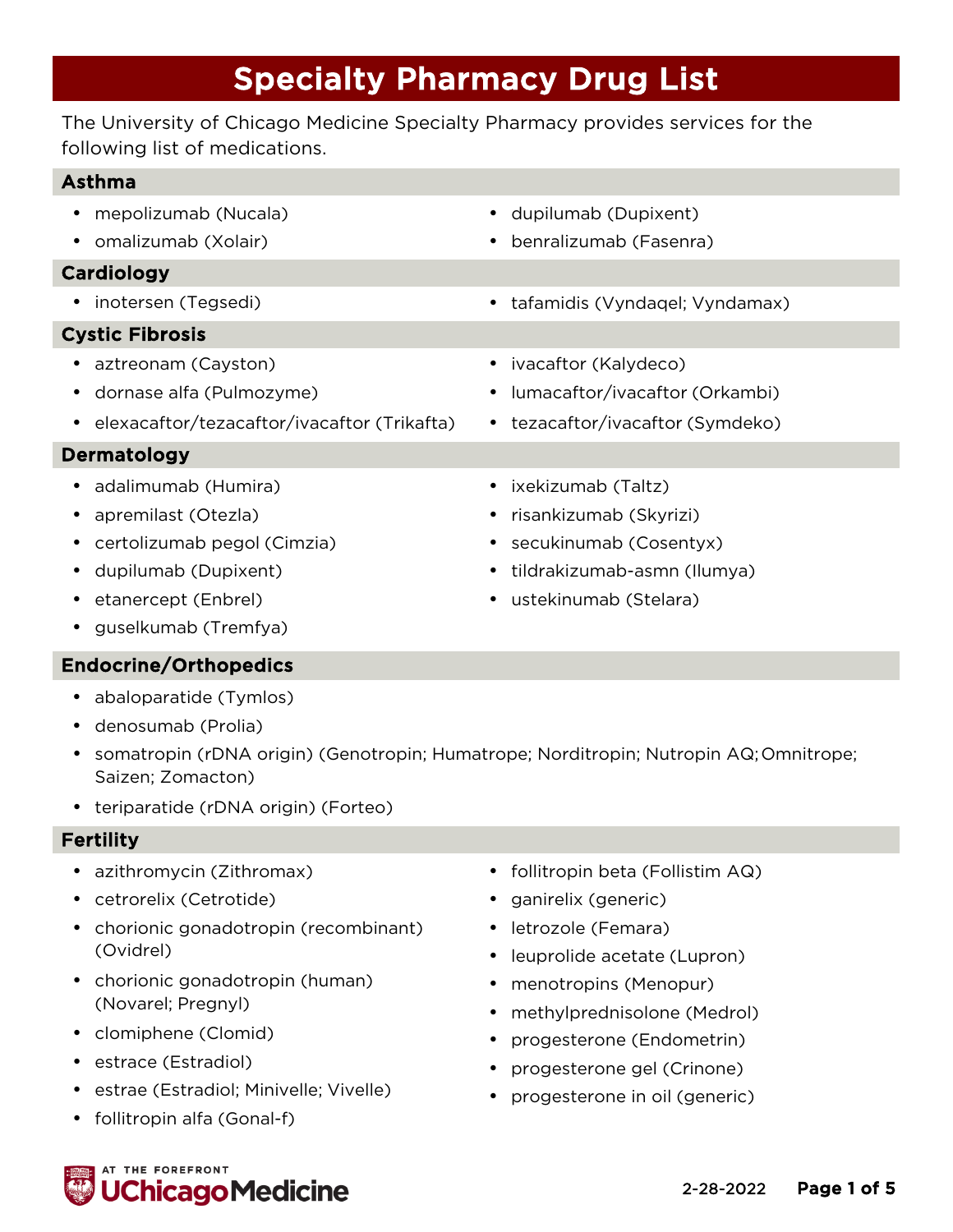# **Specialty Pharmacy Drug List**<br>Hematology/Oncology

- abemaciclib (Verzenio)
- abiraterone acetate (Zytiga)
- acalabrutinib (Calquence)
- alectinib (Alecensa)
- afatinib (Gilotrif)
- alpelisib (Pigray)
- apalutamide (Erleada)
- asciminib (Scemblix)
- avapritinib (Ayvakit LDD)
- avatrombopag (Doptelet)
- axitinib (Inlyta)
- azacitidine (Onureg)
- belumosidil (Rezurock)
- bexarotene (Targretin)
- binimetinib (Mektovi)
- bosutinib (Bosulif)
- brigatinib (Alunbrig)
- cabozantinib (Cabometyx; Cometriq)
- capecitabine (Xeloda)
- capmatinib (Tabrecta)
- ceritinib (Zykadia)
- cobimetinib (Cotellic)
- crizotinib (Xalkori)
- cyclophosphamide (Cytoxan)
- dabrafenib (Tafinlar)
- dacomitinib (Vizimpro)
- darbepoeitin (Aranesp)
- darolutamide (Nubeqa)
- dasatinib (Sprycel)
- decitabine-cedazuridine (Inqovi)
- duvelisib (Copiktra)
- eltrombopag (Promacta)

hicago Medicine.

• enasidenib (IDHIFA)

**IT THE FOREFRONT** 

• encorafenib (Braftovi)

- entrectinib (Rozlytrek)
- enzalutamide (Xtandi)
- erdafitinib (Balversa)
- erlotinib (Tarceva)
- etoposide (Vepesid)
- everolimus (Afinitor)
- fedratinib (Inrebic)
- fostamatinib (Tavalisse)
- gefitinib (Iressa)
- gilteritinib (Xospata)
- glasdegib (Daurismo)
- hydroxyurea (Hydrea)
- ibrutinib (Imbruvica)
- idelalisib (Zydelig)
- imatinib (Gleevec)
- infigratinib (Turuseltiq)
- ivosidenib (Tibsovo)
- ixazomib (Ninlaro)
- lapatinib (Tykerb)
- larotrectinib (Vitrakvi)
- lenvatinib (Lenvima)
- letrozole (Femara)
- lomustine (Gleostine)
- lorlatinib (Lorbrena)
- luspatercept (Reblozyl)
- mercaptopurine (Purenithol)
- midostaurin (Rydapt)
- neratinib (Nerlynx)
- nilotinib (Tasigna)
- niraparib (Zejula)
- olaparib (Lynparza)
- osimertinib (Tagrisso)
- palbociclib (Ibrance)
- panobinostat (Farydak)
- pazopanib (Votrient)
- peg-interferon alfa-2a (Pegasys)
- pemigatinib (Pemazyre)
- ponatinib (Iclusig)
- pralsetinib (Gavreto)
- procarbazine (Matulane)
- regorafenib (Stivarga)
- relugolix (Orgovyx)
- ribociclib (Kisqali)
- ripretinib (Qinlock)
- rucaparib (Rubraca)
- ruxolitinib (Jakafi)
- selumetinib (Koselugo)
- selpercatinib (Retevmo)
- selinexor (Xpovio)
- sorafenib (Nexavar)
- sotorasib (Lumakra)
- sunitinib (Sutent)
- talazoparib (Talzenna)
- tepotinib (Tepmetko)
- tivozanib (Fotivda)
- trametinib (Mekinist)
- tretinoin; ATRA (Vesanoid)
- tazemetostat (Tazverik)
- temozolomide (Temodar)
- thioguanine (Tabloid)
- trifluridine/tipiracil (Lonsurf)
- tucatinib (Tukysa)
- vandetanib (Caprelsa)
- vemurafenib (Zelboraf) • venetoclax (Venclexta)

• vismodegib (Erivedge) • vorinostat (Zolinza) • voxelotor (Oxbryta)

• zanubrutinib (Brukinsa)

2-28-2022 Page 2 of 5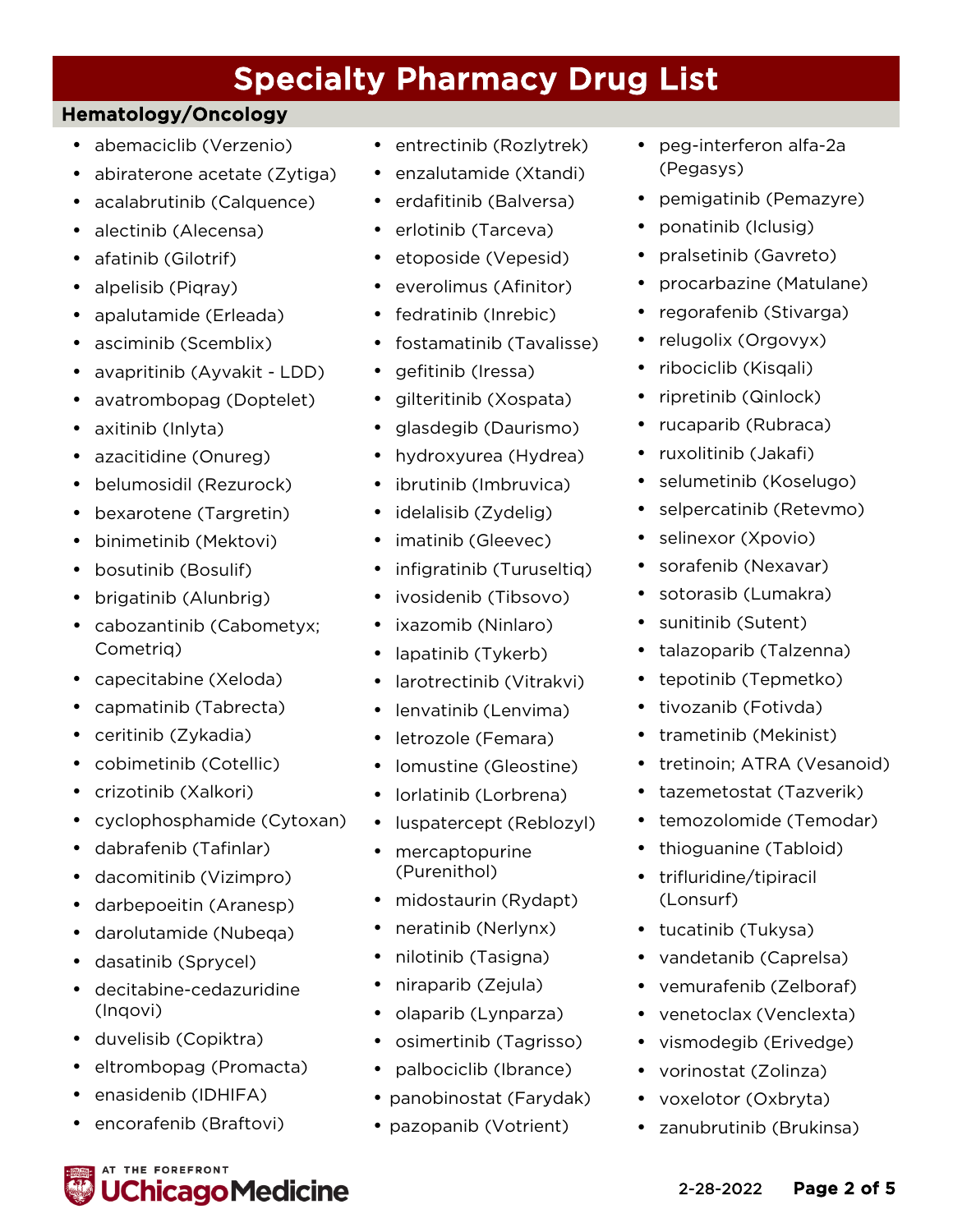| <b>Specialty Pharmacy Drug List</b>                                                                                                                                                                                                                                                                                                                                                                                                                                                                                                                 |                                                                                                                                                                                                                                                                                                                                                                                                                                                                                                                                     |
|-----------------------------------------------------------------------------------------------------------------------------------------------------------------------------------------------------------------------------------------------------------------------------------------------------------------------------------------------------------------------------------------------------------------------------------------------------------------------------------------------------------------------------------------------------|-------------------------------------------------------------------------------------------------------------------------------------------------------------------------------------------------------------------------------------------------------------------------------------------------------------------------------------------------------------------------------------------------------------------------------------------------------------------------------------------------------------------------------------|
| <b>Hepatitis/Primary Biliary Cholangitis (PBC)</b>                                                                                                                                                                                                                                                                                                                                                                                                                                                                                                  |                                                                                                                                                                                                                                                                                                                                                                                                                                                                                                                                     |
| elbasvir/grazoprevir (Zepatier)<br>$\bullet$<br>entecavir (Baraclude)<br>glecaprevir/pibrentasvir (Mavyret)<br>ledipasvir/sofosbuvir (Harvoni)<br>$\bullet$<br>obeticholic acid (Ocaliva)<br>$\bullet$<br>ribavirin (generic)                                                                                                                                                                                                                                                                                                                       | sofosbuvir (Sovaldi)<br>$\bullet$<br>sofosbuvir/velpatasvir (Epclusa)<br>$\bullet$<br>sofosbuvir/velpatasvir/voxilaprevir<br>(Vosevi)<br>• tenofovir alafenamide (Vemlidy)<br>tenofovir disoproxil fumarate (Viread)                                                                                                                                                                                                                                                                                                                |
| <b>HIV Prevention and Treatment</b>                                                                                                                                                                                                                                                                                                                                                                                                                                                                                                                 |                                                                                                                                                                                                                                                                                                                                                                                                                                                                                                                                     |
| abacavir (Ziagen)<br>$\bullet$<br>abacavir/dolutegravir/lamivudine (Triumeq)<br>$\bullet$<br>abacavir/lamivudine (Epzicom)<br>atazanavir (Reyataz)<br>atazanavir/cobicistat (Evotaz)<br>bictegravir/emtricitabine/tenofovir alafenamide<br>(Biktarvy)<br>carbotegravir/rilpivirine (Cabenuva)<br>darunavir (Prezista)<br>darunavir/cobicistat (Prezcobix)<br>darunavir/cobicistat/emtricitabine/tenofovir<br>alafenamide (Symtuza)<br>didanosine (Videx)<br>$\bullet$<br>dolutegravir (Tivicay)<br>$\bullet$<br>bictegravir/emtricitabine/tenofovir | emtricitabine/rilpivirine/tenofovir<br>$\bullet$<br>disoproxil fumarate (Complera)<br>· emtricitabine/rilpivirine/tenofovir<br>alafenamide (Odefsey)<br>emtricitabine/tenofovir alafenamide<br>(Descovy)<br>emtricitabine/tenofovir disoproxil<br>fumarate (Truvada)<br>enfuvirtide (Fuzeon)<br>$\bullet$<br>etravirine (Intelence)<br>٠<br>fosamprenavir (Lexiva)<br>fostemsavir (Rukobia)<br>٠<br>ibalizumab (Trogarzo)<br>$\bullet$<br>indinavir (Crixivan)<br>$\bullet$<br>lamivudine/tenofovir disoproxil<br>fumarate (Cimduo) |
| dolutegravir/lamivudine (Dovato)                                                                                                                                                                                                                                                                                                                                                                                                                                                                                                                    | lamivudine/zidovudine (Combivir)                                                                                                                                                                                                                                                                                                                                                                                                                                                                                                    |
| dolutegravir/rilpivirine (Juluca)<br>doravirine (Pifeltro)<br>doravirine/lamivudine/tenofovir/disoproxil                                                                                                                                                                                                                                                                                                                                                                                                                                            | lopinavir/ritonavir (Kaletra)<br>maraviroc (Selzentry)<br>nelfinavir (Viracept)<br>$\bullet$                                                                                                                                                                                                                                                                                                                                                                                                                                        |
| fumarate (Delstrigo)<br>efavirenz (Sustiva)<br>efavirenz/emtricitabine/tenofovir/disoproxil<br>fumarate (Atripla)<br>efavirenz/lamivudine/tenofovir/disoproxil                                                                                                                                                                                                                                                                                                                                                                                      | nevirapine (Viramune)<br>$\bullet$<br>raltegravir (Isentress)<br>rilpivirine (Edurant)<br>ritonavir (Norvir)<br>٠                                                                                                                                                                                                                                                                                                                                                                                                                   |
| fumarate (Symfi)                                                                                                                                                                                                                                                                                                                                                                                                                                                                                                                                    | saquinavir (Invirase)                                                                                                                                                                                                                                                                                                                                                                                                                                                                                                               |

- elvitegravir/cobicistat/emtricitabine/tenofovir alafenamide (Genvoya)
- elvitegravir/cobicistat/emtricitabine/tenofovir disoproxil fumarate (Stribild)
- emtricitabine (Emtriva)



• stavudine (Zerit)

• tipranavir (Aptivus)

(Viread)

• tenofovir disoproxil fumarate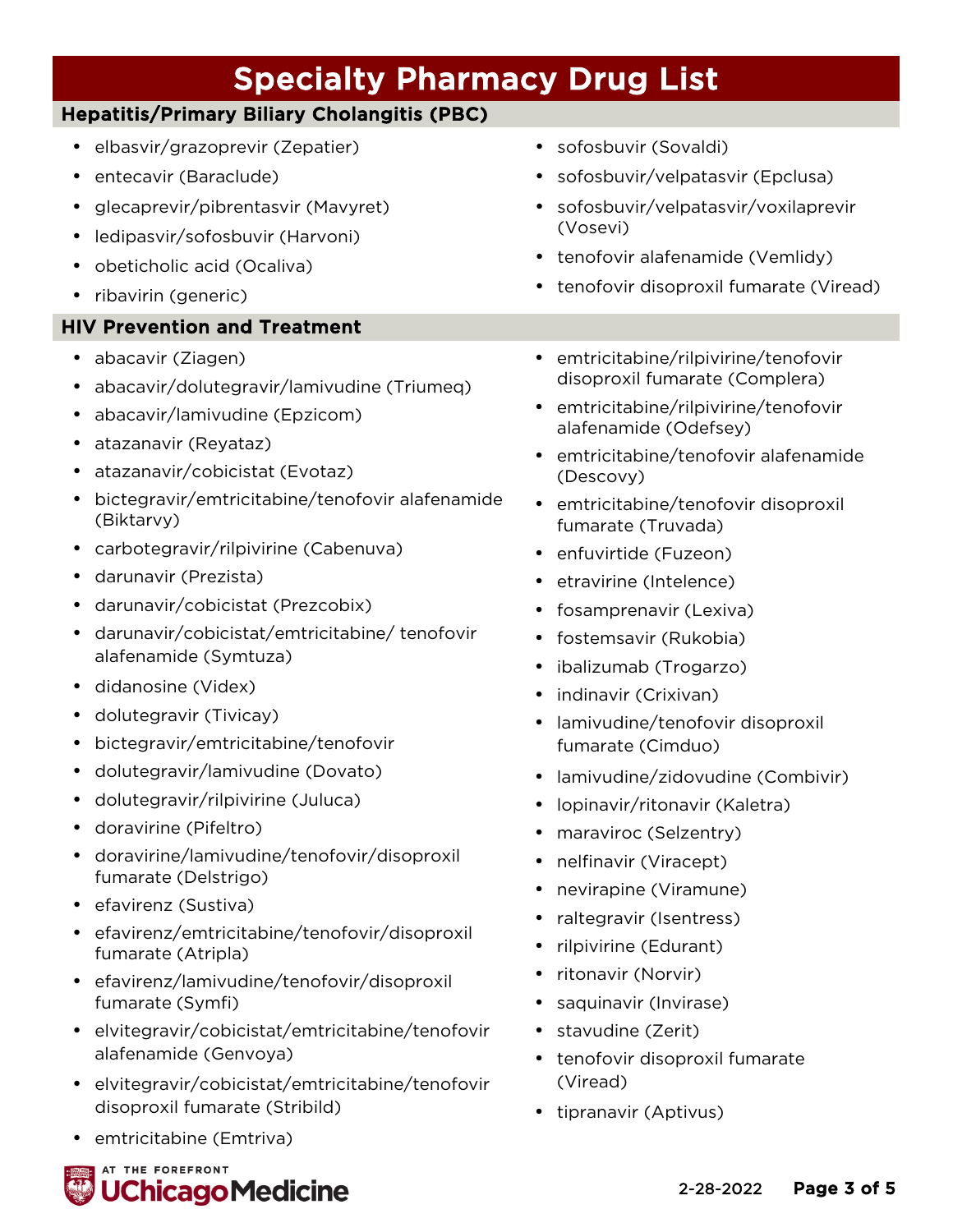# Specialty Pharmacy Drug List

# Idiopathic Pulmonary Fibrosis

# Infectious Diseases

- fidaxomicin (Dificid)
- isavuconazonium sulfate (Cresemba)
- itraconazole (Sporanox)
- letermovir (Prevymis)
- linezolid (Zyvox)

# Inflammatory Bowel Disease

- adalimumab (Humira)
- certolizumab pegol (Cimzia)
- golimumab (Simponi)

# Migraine

- erenumab-aooe (Aimovig)
- fremanezumab-vfrm (Ajovy)
- galcanezumab-gnlm (Emgality)

# Multiple Sclerosis

- cladribine (Mavenclad)
- dalfampridine (Ampyra)
- dimethyl fumarate (Tecfidera)
- diroximel fumarate (Vumerity)
- fingolimod (Gilenya)
- glatiramer acetate (Copaxone)
- interferon beca-1a (Avonex; Rebif)
- interferon beta-1b (Betaseron)

# Neuromyeletis Optica Spectrum Disorder

• aatralizumab (Enspryng)

# Neutropenia

- filgrastim (Neupogen)
- filgrastim-aafi (Nivestym)
- filgrastim-sndz (Zarxio)
- pegfilgrastim (Neulasta)
- nintedanib (Ofev) pirfenidone (Esbriet)
	- omedacycline (Nuzyra)
	- posaconazole (Noxafil)
	- tedezolid (Sivextro)
	- voriconazole (Vfend)
	- tofacitinib (Xeljanz)
	- ustekinumab (Stelara)
	- rimegepant (Nurtec)
	- ubrogepant (Ubrelvy)
	- monomethyl fumarate (Bafiertam)
	- ofatumumab (Kesimpta)
	- ozanimod (Zeposia)
	- peginterferon beta-1a (Plegridy)
	- ponesimod (Ponvory)
	- siponimod (Mayzent)
	- teriflunomide (Aubagio)

- pegfilgrastim (Ziextenzo)
- pegfilgrastim-cbqv (Udenyca)
- pegfilgrastim-jmdb (Fulphila)
- tbo-filgrastim (Granix)